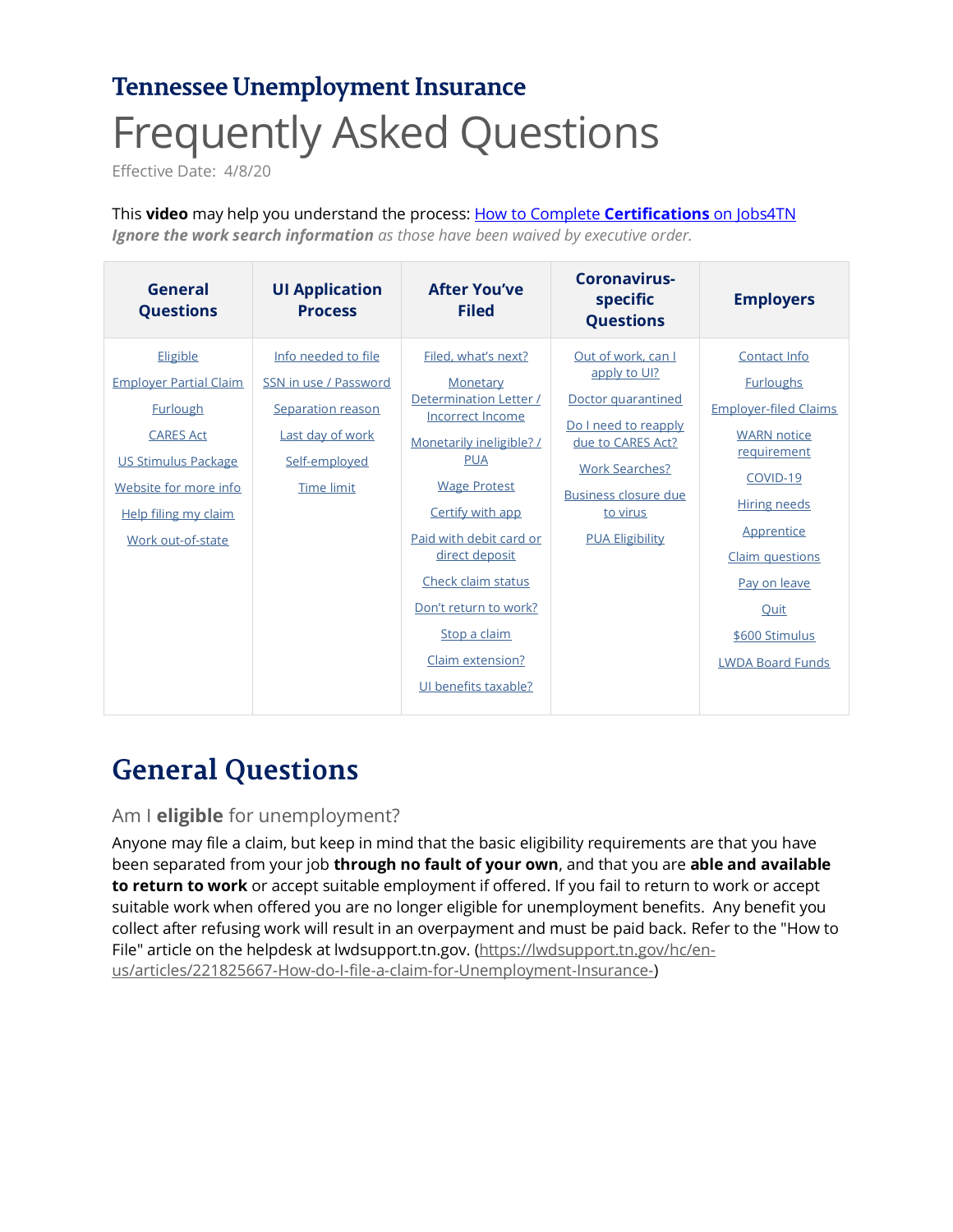# My employer said he/she filed on my behalf (**employer** mass filed **(partial) claim)** and submitted to the state. Do I still need to file an individual claim?

No, if your employer filed an employer mass filed claim also known as a partial claim, the state has all your information. **Log into Jobs4TN.gov** to monitor your claim and **do your weekly certifications** by answering a few questions. If you are not sure please ask your employer to avoid confusion and delays.

No, if your employer filed an employer Partial/Employer filed claim, the state has all your information. Log into Jobs4TN.gov to monitor your claim. If you are not sure which list your employer filed, please ask to avoid confusion and delays.

# <span id="page-1-0"></span>My employer told me that I am being **furloughed;** am I eligible for unemployment?

It depends on how the furlough will affect your pay:

- <span id="page-1-1"></span>• If the furlough is a fully paid furlough the answer is no.
- If your pay was cut or eliminated the answer is yes.

## What affect will the **CARES Act**, passed by **Congress**, have on my unemployment benefits?

At the present time the state is still reviewing the provisions of this law. More information will be provided as soon as it becomes available. Check the website at www.tn.gov/workforce. If you believe you may be eligible for Pandemic Unemployment Assistance go ahead and file your claim.

# <span id="page-1-2"></span>Will the **US Stimulus Package** affect my claim?

Earnings play a big role in calculating unemployment benefits, but at the present time we do not know how the stimulus package will affect past or future claims. As soon as this information becomes available, it will be published on our website at tn.gov/workforce/unemployment.

<span id="page-1-3"></span>Is there a **website** that helps me understand the unemployment claims process?

Yes, visit www.tn.gov/workforce/unemployment or search **Google for "Tennessee Unemployment"**

# <span id="page-1-4"></span>I'm not good with computers, can you **help me file my claim?**

*We cannot help you at this call center. We encourage you to find a family member or friend to help you file your claim online.* If that's not an option, advise them to contact the Customer Service Center at 844-224-5818. Call wait times are high so it may take longer for someone to get back with you to file the claim with you.

# <span id="page-1-5"></span>I live in Tennessee but worked in **another state.** Where should I file?

You should ask your separating employer what state your wages were reported and file with that state.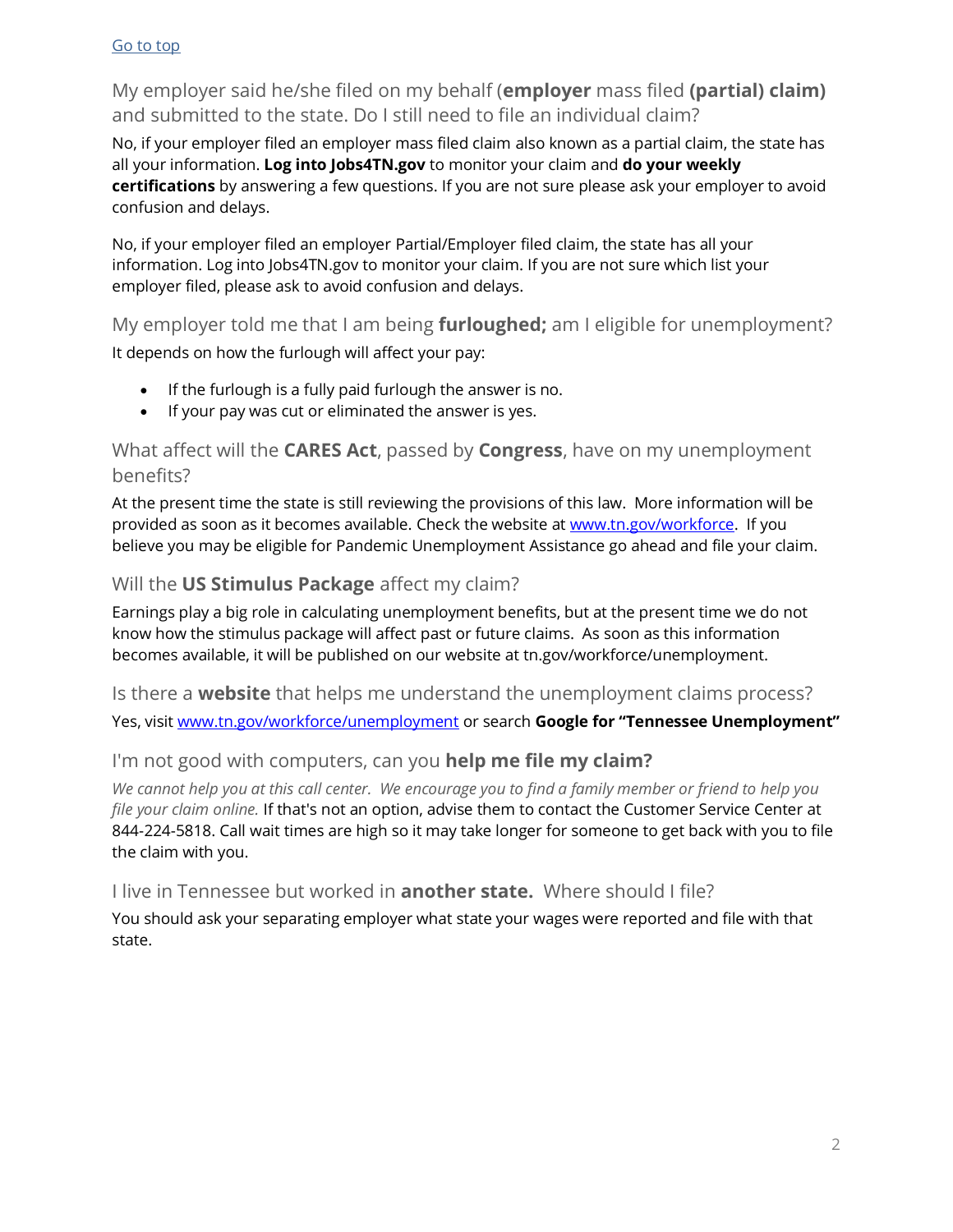# **UI Application Process**

# <span id="page-2-0"></span>What **information** is needed to **file my claim**?

Social Security Number, a Jobs4TN username and password (created during the claim process), basic personal information, employment history dates and wage amounts, bank routing number (if choosing direct deposit to receive benefits). Military, farm work, workers' compensation, child support, and public assistant programs (like TANF and SNAP/Food Stamps) questions.

## <span id="page-2-1"></span>I tried filing and it says **I already have an account** / my **social security number** is already in use?

**Check for typos** in your Social Security number that you used when filing the claim. **Reset your password** by clicking "Forgot Username/Password" on the home page on Jobs4TN.gov. If this doesn't work, leave a message with the CST Team at 844-224-5818 or email them at lwd.support@tn.gov to request a password reset. Then wait for an agent to reach out for assistance. An instruction page on resetting your password can be found at www.tn.gov/workforce/passwordreset

## <span id="page-2-2"></span>While filing my claim, what do I put for my **separation reason?**

If you are separated from your employer due to a **temporary shutdown** or **due to the Coronavirus**, you can select "**Lack of Work**" as the separation reason. Please make sure you enter the last date you physically worked as your last day.

<span id="page-2-3"></span>While filing my claim, which date do I use as my **last day of work** if I received **vacation pay** (or other types of pay) when off of work?

When filing the claim, list **the last day that you actually worked**. The wages received from vacation, retentions fees, emergency funds, or other part time job(s) will need to be reported on a week-to-week bases during your weekly certifications after you file the claim.

<span id="page-2-4"></span>I'm **self-employed**. When asked about the name of the company, Jobs4TN would not let me go any further and signed me out. What do I do?

Enter your own name into that field.

I'm **self-employed.** How do I answer the question about being self-employed? If you are self-employed, a contractor, a 1099 paid worker, or a gig worker answer **yes** to the following question.

\* Are you self-employed, or the owner, or operator of a  $\odot$  Yes  $\bigcap$  No business or farm?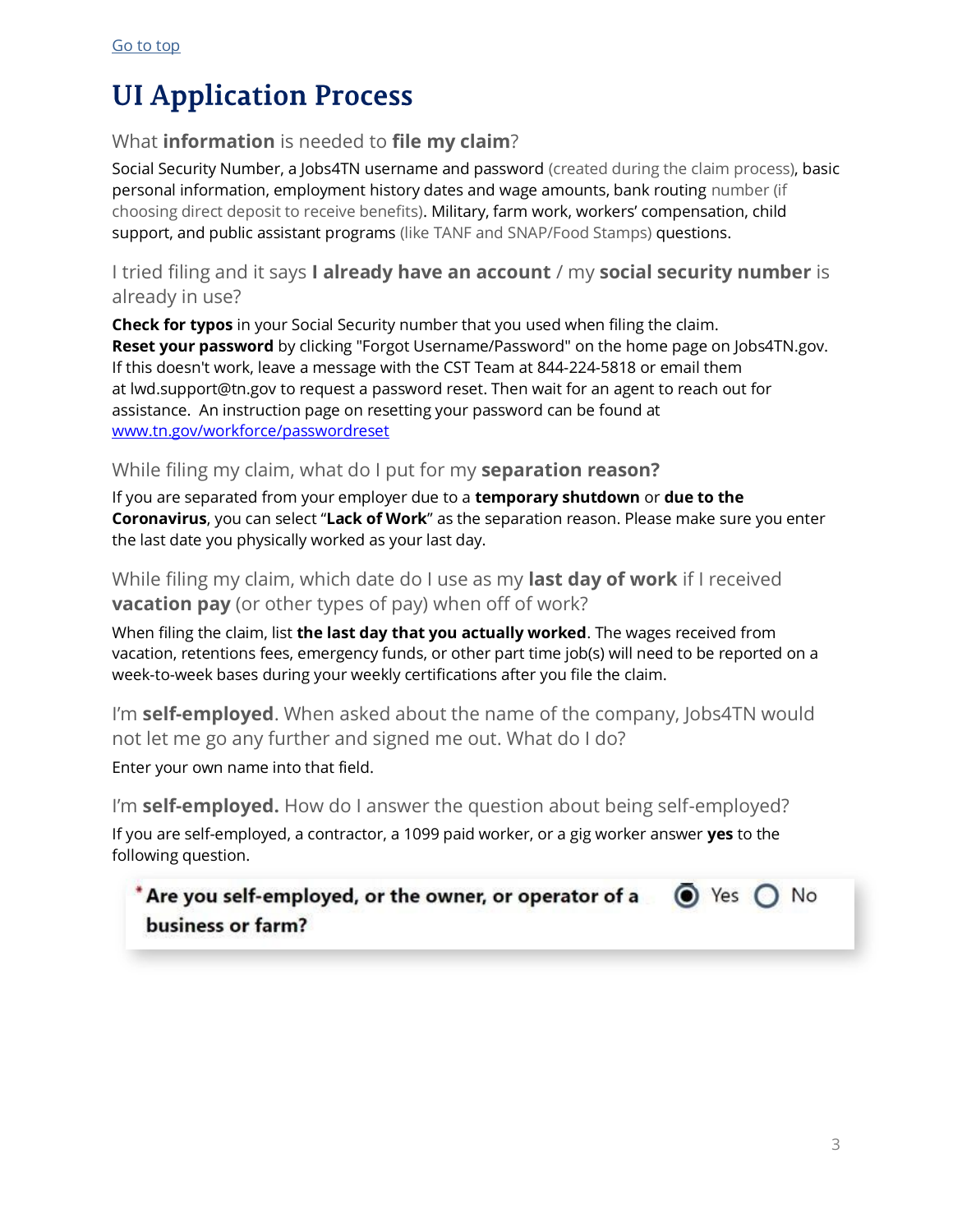I'm **self-employed**. How do I answer the question asking if I received a termination or layoff notice or separated from the military?

You should answer the question **No**, see the example below.

Within the last 12 months, have you received a notice of termination or layoff from your job or received documentation that you are separating from military service?

- $\bigcap$  Yes, I have recently received a notice of termination or military separation.
- (a) No, I have not recently received a notice of termination or military separation.

## <span id="page-3-0"></span>Is there a **time limit** for me to file an Unemployment Claim?

No, you can file a claim any time after being laid off or separated; **however**, your claim becomes active the week you file it. It cannot be backdated to the date you were laid off or separated.

# **After You've Filed**

## <span id="page-3-1"></span>**I've already filed** for unemployment, **what do I need to do next?**

**Each week** that you are unemployed, log in to your Jobs4TN.gov account to complete your **weekly claim certification**. You may start certifying the first Sunday after you file your claim, and weekly thereafter. If you don't certify for more than 2 weeks, your claim will be locked. Sometimes, more information is needed from you, if so, you will be notified by your preferred method of contact that you selected when filing your claim. So monitor your Jobs4TN account regularly, if your claim is still pending.

After filing your claim, you will receive a letter in your Jobs4TN Message Center called the "Monetary Determination Letter". **Review this letter for any mistakes** in your employment history as it may affect your potential benefit amount. This letter also gives an *estimate* of your benefit amount, pending claim approval.

## <span id="page-3-2"></span>My Monetary Determination **letter has incorrect income**/benefit numbers. How do I correct this?

If there is an issue with the wages missing in that time period then "**File a Wage Protest**" on Jobs4TN.gov, more details are on your letter.

However, many will see the letter and think it's wrong because the amounts listed may not be enough to pay bills. That doesn't mean it's wrong. There has to be wages *missing* for it to be wrong.

If there are other areas of the initial claim form needs to be edited or updated, you will need to contact the department for assistance.

#### Does receiving a **Monetary Determination letter** mean I will receive UI benefits?

Not necessarily. Every claim is reviewed before a claim is approved or denied. That is why it is important that you send us information on missing wages or missing employers (from the past 18 months) as soon as possible.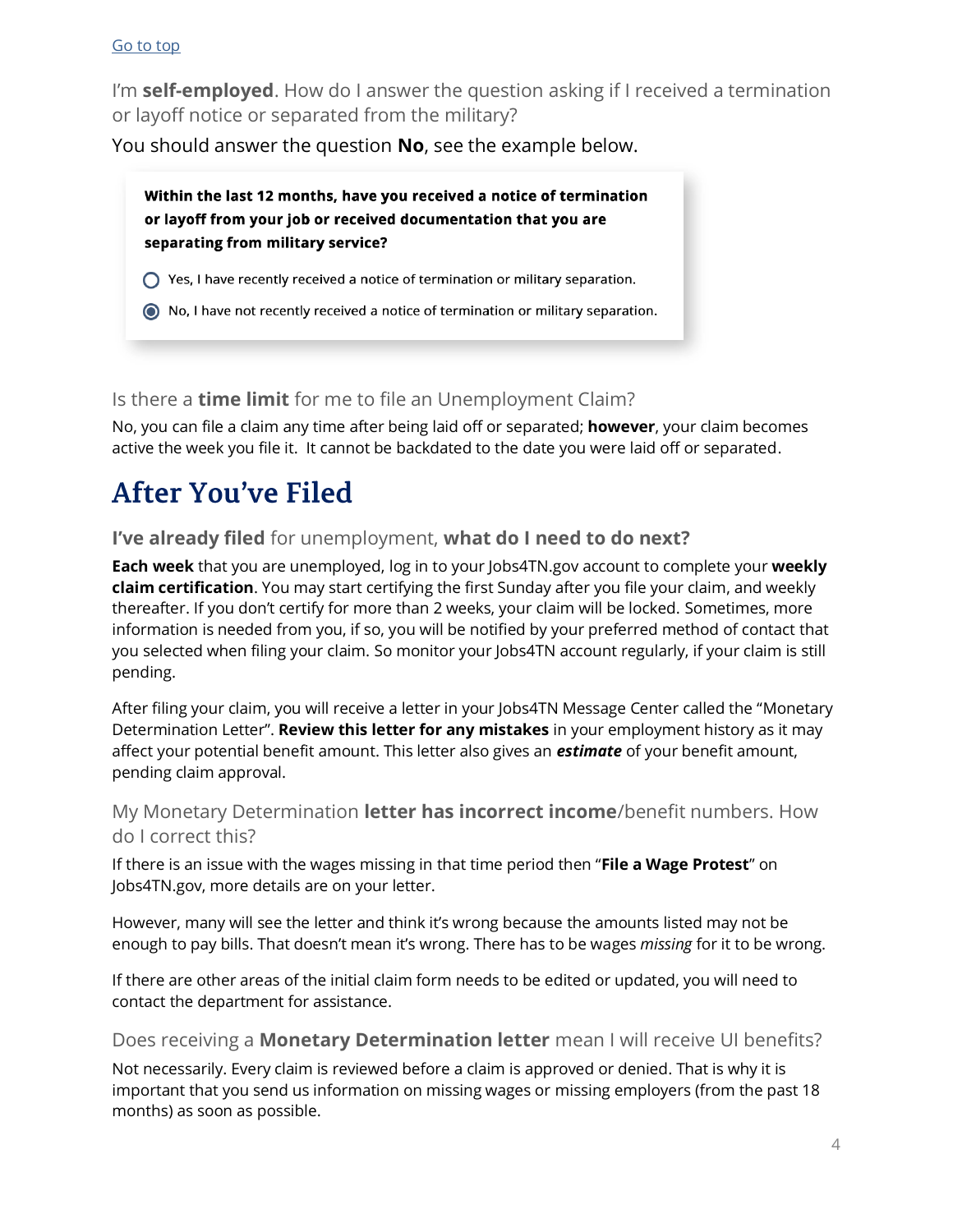# <span id="page-4-0"></span>I received a letter that says I'm **monetarily ineligible.** What does that mean?

<span id="page-4-5"></span>In order to be eligible to receive unemployment benefits, you must have sufficient earnings in your base period from a covered employer. The base period is defined as the first four of the last five completed calendar quarters. Without sufficient earnings you will not be eligible to receive benefits. However, under the provisions of the CARES Act, **you may still be eligible for benefits under the Pandemic Unemployment Assistance (PUA) program**. In fact, the first condition of eligibility for PUA is being ineligible for regular unemployment. After receiving a decision stating you are monetarily ineligible, **you do not need to take any additional action**. Our team will continue to process your claim for eligibility under the PUA program. You will receive another decision concerning your eligibility for the PUA program.

## <span id="page-4-1"></span>I made a **wage protest, how long** does this process take?

Usually wage protests are resolved within a few weeks. This is because proof of wages have to be requested, sent and then investigated with the employer. This process will be **severely delayed** right now due to the high volume of claims.

## <span id="page-4-2"></span>Can I use my **phone** to complete my weekly **certification?**

Yes, you can download the app **Jobs4TN** from the app store. To see a video on how the app works visit www.tn.gov/workforce/certwiththeapp

## My income / **wage amounts** are incorrect, why can't I change them during certification?

If wages are entered incorrectly during a certification, corrections must be **adjusted by the department.** This is a safety precaution to prevent a manipulation of the system that might risk an overpayment which would have to be paid back to the department.

#### How **long** does it take to **process my claim** after it is filed?

The program is currently receiving an unprecedented number of claims. The goal is to process claims within 21 days. You will be paid for all weeks that you are eligible for even if it takes longer to process your claim. After the claim is processed payments are made in one or two days if you are eligible for benefits.

#### <span id="page-4-3"></span>How will I get **paid**?

You can choose either **direct deposit** or **debit card**. The direct deposit account does need to be a valid checking account. The debit card will be issued to you via the United States Postal Service.

# <span id="page-4-4"></span>How do I check the **status** of my claim?

Log in to your Jobs4TN.gov account. On your dashboard, select "**Claim Summary**" under the Unemployment Services box. This page lets you know if any issues that may still be pending on your claim and show the certified weeks that

have been paid to you.



5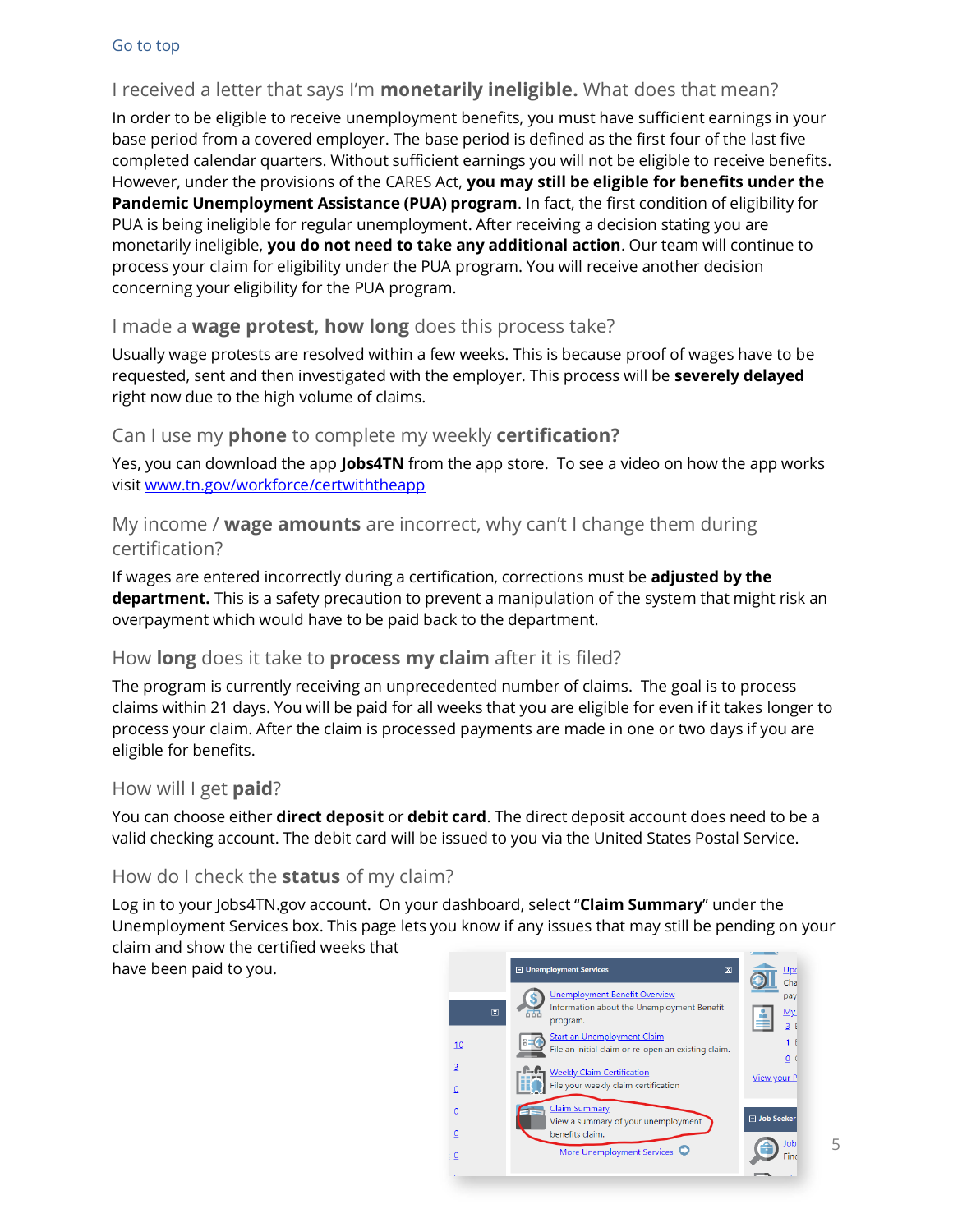What happens if I do **not return to my job** when called, or **accept** suitable work when offered?

If you fail to return to work when called or accept suitable work when offered you are no longer eligible for unemployment benefits. Any benefit you collect after refusing work will result in an overpayment and must be paid back.

#### <span id="page-5-0"></span>When I go back to work, how do I **stop** the claim?

All you need to do is **stop certifying** once you start working again. This lets the system know you no longer need the benefits. Continuing to certify after you have returned to work could result in overpayment, which you would be required to pay back.

## <span id="page-5-1"></span>My unemployment **benefits have ended** can I get an **extension?**

If a person has been drawing unemployment in TN, and has exhausted their benefits, they could be potentially eligible for an extension under the CARES Act.

<span id="page-5-2"></span>Are unemployment benefits **taxable?**

Yes, unemployment benefits are considered taxable income.

# **Coronavirus-specific Questions**

<span id="page-5-3"></span>Can I receive unemployment benefits if I am **out of work** due to the Coronavirus pandemic?

Yes, if you meet the eligibility requirements. To file a claim go to www.tn.gov/workforce/howtofileui,

<span id="page-5-4"></span>If my **doctor** does not want me to work because of the virus, can I file for unemployment?

Yes. Under provisions of the CARES Act and Governor Lee's executive order #15, **being quarantined by a medical professional** is a compensable separation, provided that you also meet all other eligibility requirements.

<span id="page-5-5"></span>If I have already applied for Tennessee Unemployment will I have to **reapply** for the additional \$600 benefit provide under the **Federal CARES Act**?

No, if you have already applied for Tennessee unemployment the additional benefit will be added when the funds become available and the changes to process these payments have been made.

<span id="page-5-6"></span>If businesses in my area are closed due to COVID-19, do I still have to do **weekly work searches?**

<span id="page-5-7"></span>No, currently, the **work search requirement has been modified** due to COVID-19 pandemic.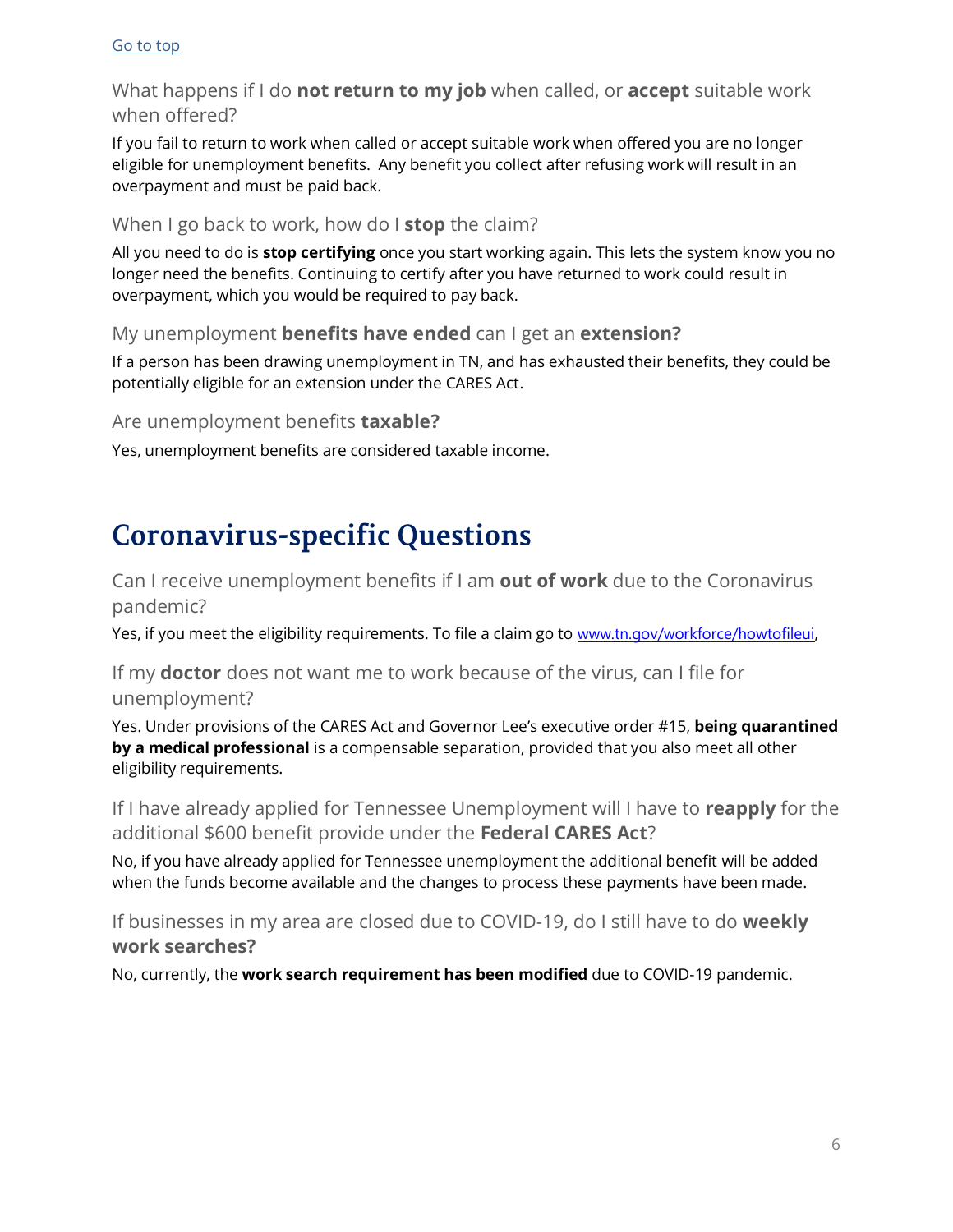# Can I get Pandemic Unemployment Assistance (PUA) for a **coronavirus business closure?**

The CARES Act will provide benefits to those who qualify for Pandemic Unemployment Assistance which is similar to Disaster Unemployment Assistance. The Federal CARES Act provides *additional* Unemployment Insurance (UI) benefits to Tennesseans impacted by the COVID-19 health emergency. The new federal law provides:

- **Pandemic Unemployment Assistance** Can provide 39 weeks of eligibility for individuals who have traditionally been ineligible for UI benefits, if they meet requirements. (Selfemployed, gig workers, independent contractors)
- **Pandemic Unemployment Compensation** An additional \$600 per week, on top of regular benefits, to all UI recipients; and,
- **Pandemic Emergency Unemployment Compensation** Can provide an additional 13 weeks of UI benefits to eligible claimants.

# <span id="page-6-0"></span>Who is eligible for **PUA?**

Individuals are eligible for PUA if they do not qualify for regular UI benefits (including self-employed workers and independent contractors) and cannot work because they:

- Are **diagnosed COVID-19** or have COVID-19 symptoms and are seeking diagnosis;
- Have a member of the household who is diagnosed with COVID-19;
- Are providing care for a family or household member diagnosed with COVID-19;
- Are the **primary caregiver** for a child whose school or care facility closed, due to COVID-19;
- Are unable to reach their place of employment due to an **imposed quarantine**, or because advised by medical provider to self-quarantine, due to COVID-19;
- Were scheduled to start new employment and **cannot reach the workplace as direct result** of COVID-19;
- Became the major breadwinner because the head of household died from COVID-19;
- Quit their job as a direct result of COVID-19;
- Had their **place of employment closed as a direct result** of COVID-19; or
- Meet any additional criteria specified by U.S. Secretary of Labor.

Individuals are **not eligible** for PUA if they can telework or are receiving paid sick leave or other paid leave benefits (regardless of meeting a category listed above).

To apply for PUA, claimants will need to file an unemployment claim on Jobs4TN.gov or call (844) 224-5818. Filing online is the fastest, most efficient way to receive your benefits. Due to high call volume, you will experience extended wait times when applying by phone.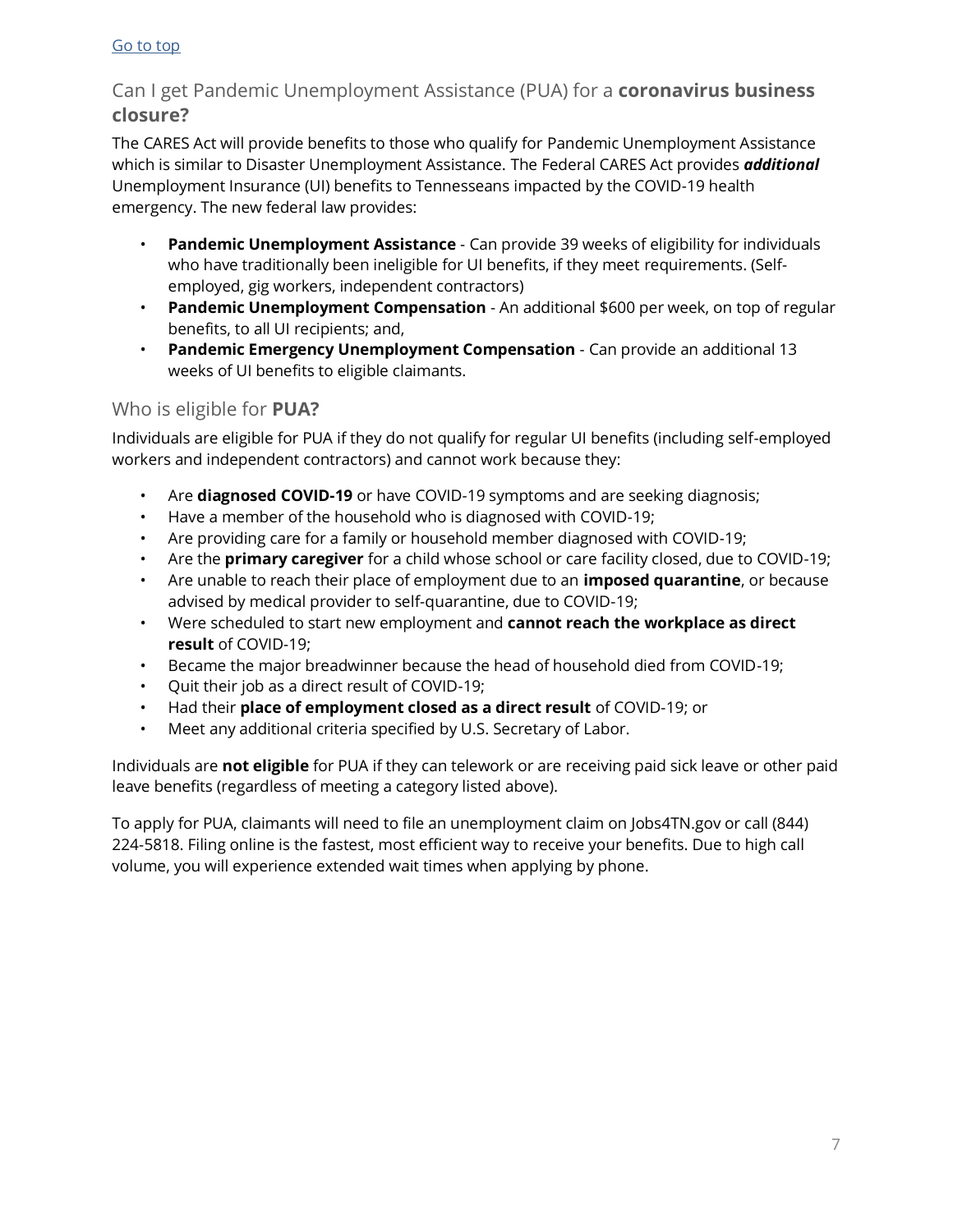# **Employers**

# <span id="page-7-0"></span>**Employer** UI **Contact** Information

- Employer Tech Assistance: **615-770-1712**
- Employer Helpdesk: **Employer.helpdesk@tn.gov**
- Partial/Employer Filed Claims: **Partial.Claims@tn.gov**

<span id="page-7-1"></span>If an employer **"furloughs"** employees **temporarily**, are the employees eligible for UI benefits?

Yes, the employee should file his/her Current Employment Status as "Temporary Layoff with Recall", as long as all other eligibility requirements are met. Their weekly benefit amount is determined based on wages earned in a 4 quarter based period.

<span id="page-7-2"></span>If I have to temporarily or permanently close my business, what happens if I do not provide the state an **employer-filed Partial/Employer-filed claim?**

If you do not submit an **employer-filed mass claim** (also known as a **partial claim**), each of your employees will need to file individual claims which will take much longer to process. If you do not file an employer-filed claim, please provide each separated employee with a completed separation notice. You can find the fillable form through this link:

https://www.tn.gov/content/dam/tn/workforce/documents/Forms/LB-0489.pdf.

## If I choose to **file a Partial/Employer-filed claim** what steps do I need to take?

This is the **preferred method** if your business has not yet closed and you believe you will reopen. If you are uncertain of a reopen date, enter 16 weeks from the date of filing. Employers provide a list of employee names and required information to file a claim on behalf of employees. Instruct **employees** *not* **to file an individual claim** and that they will need to certify each Sunday to be paid in a timely manner.

Here is a link with more information: https://www.tn.gov/workforce/covid-19/employers.html

# How do Employers obtain **confirmation** of successful Partial/Employer-filed claims?

All lists are effective the date they are submitted. However, as you might expect, we are experiencing unprecedented numbers, and delays may be longer than usual. When an employer submits a spreadsheet to the **Partial.Claims@tn.gov** email account, they receive an auto-response letting them know that it was received and they will be notified via **email once** it has been successfully uploaded.

If an employer **doesn't receive an email receipt** after submitting their Partial/Employer filed claim, what do they need to do?

A confirmation email will be sent when complete.

#### Are Partial/Employer-Filed Claims **Auto Approved**?

Yes, as long as the employee did not file on their own, prior to the spreadsheet being uploaded.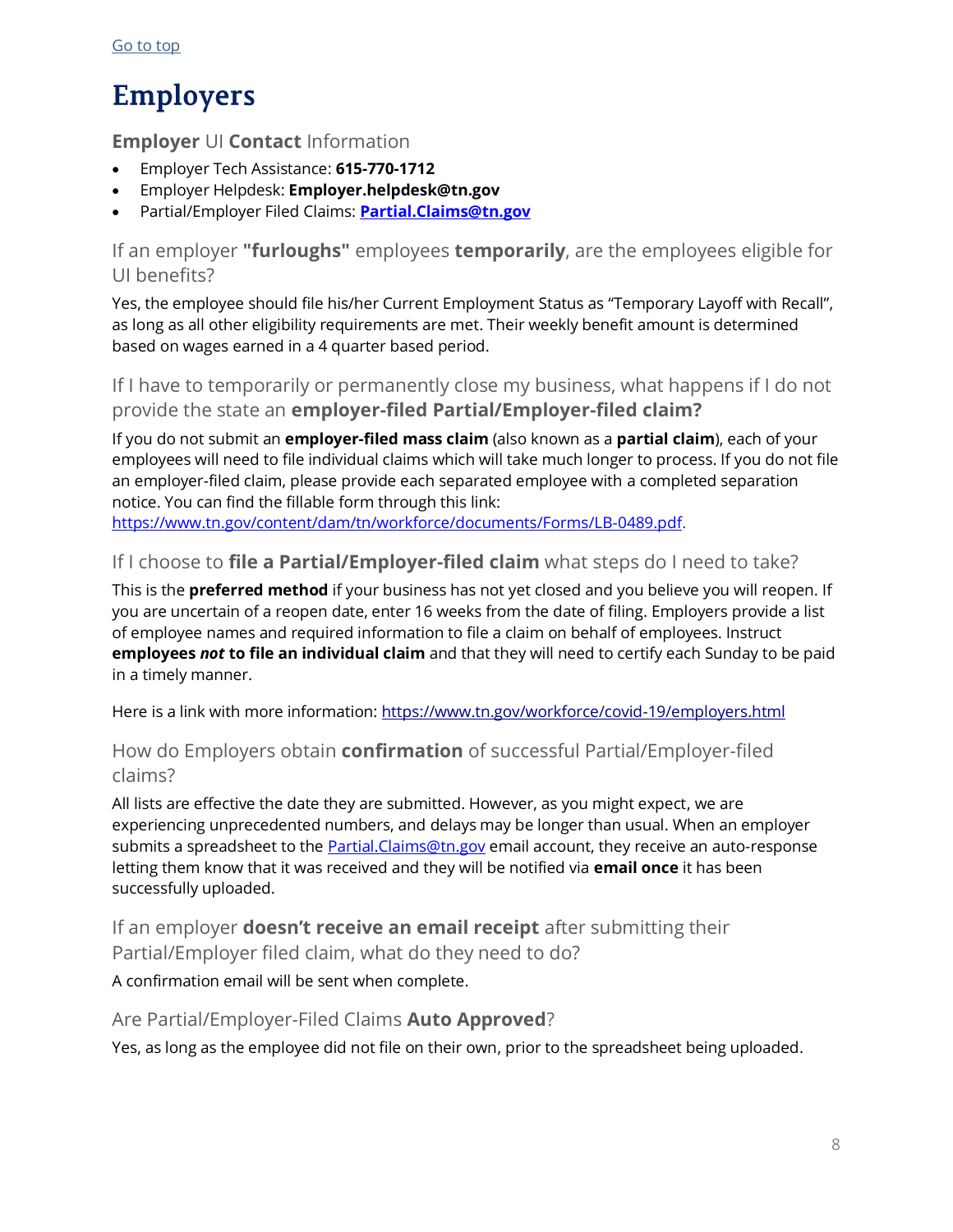Will the Partial/Employer filed claims be **backdated** to the date they were submitted?

#### Yes

If employees are **retained with only partial pay,** are they eligible for UI benefits?

It depends on how much they earn. If they are earning more than \$275/week, they would be "in excess" and not eligible for additional benefits. The best thing to do is to go ahead and file the claim. At the end of the filing, claimants can check their claim summary or message center to see the monetary determination letter.

What is the **minimum number of employees** that should be a part of a Partial/Employer filed claim?

#### As few as **one**.

Can the Employer file if they do not have **Excel**?

Yes, they can use any application they have that is similar to excel and we can convert it here.

# How does an employer **extend their date** if they have already filed?

It is recommended to call the 615-770-1712 or they can provide a new spreadsheet with the new extended dates listed. It is always recommended for the employer to file with the full 16 weeks listed.

Can you provide a **phone number** to call for **online access**?

#### 844-224-5818

<span id="page-8-0"></span>Do we have an obligation to **provide notice under the federal WARN Act** if we are forced to suspend operations on account of the coronavirus and its aftermath?

Yes, WARN regulations have NOT been waived so all statutes still apply. However, because of the language in the statute and to unexpectedness of this pandemic the 60 day provision would not apply.

<span id="page-8-1"></span>Can I send employees home who exhibit **potential symptoms of contagious illnesses** at work?

Should be part of normal procedures but based on company's policy, but if they are continued to be paid, they will not need to file unemployment.

What are our obligations with respect to **uniformed service members** who are called up to serve in response to the COVID-19 crisis?

USERRA laws that govern recalls still apply.

If my employee indicates that they **contracted the coronavirus while at work.**  Will this result in a compensable **workers' compensation** claim? Does the same apply if they were on a business trip?

You would need to contact the Bureau of Workers' Compensation at 800-332-2667 (within Tennessee) or 615-532-4812.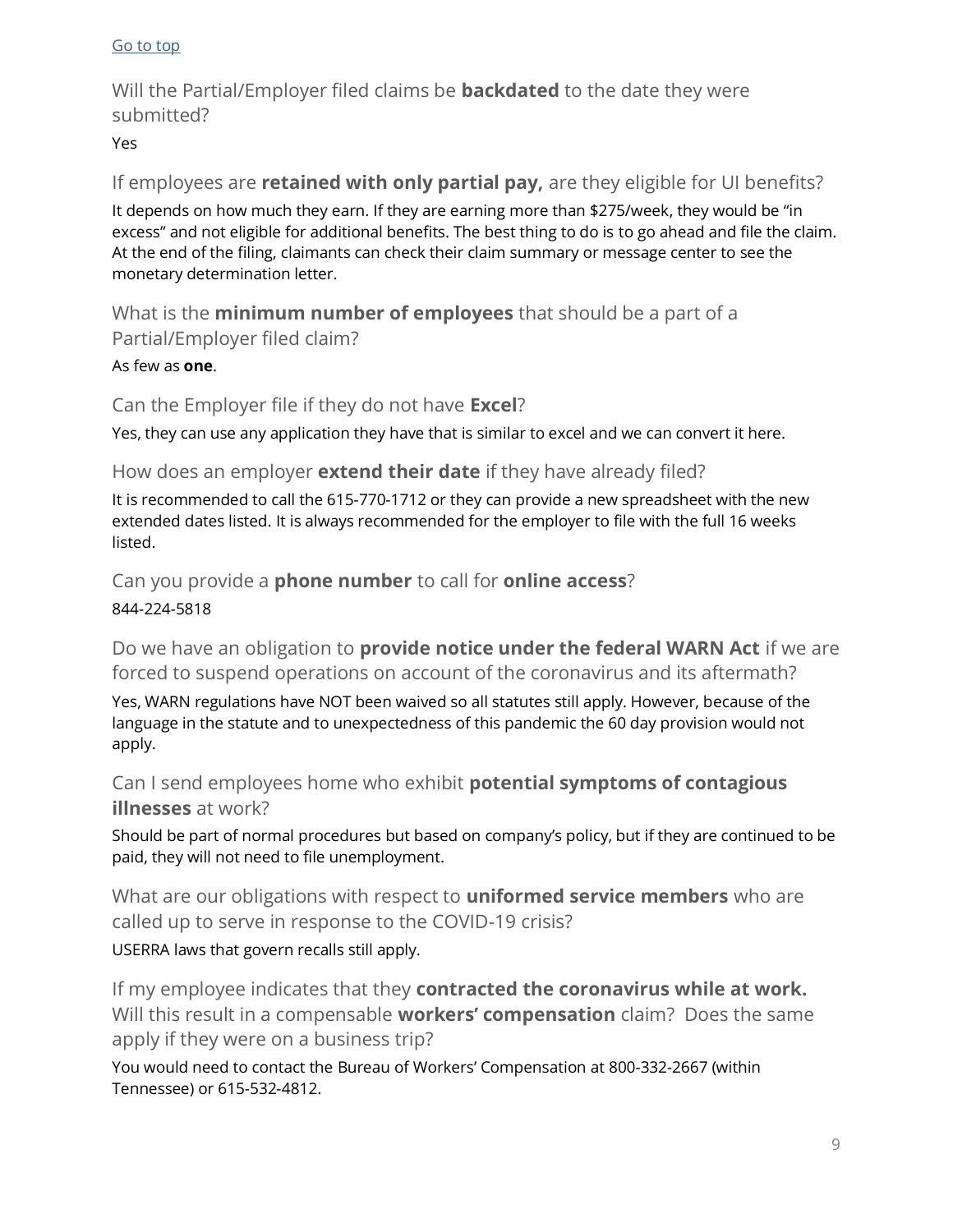<span id="page-9-0"></span>I have **immediate hiring needs**, how can I be part of TN Talent Exchange? Register on Jobs4TN.gov. Go to https://www.tn.gov/workforce/covid-19/jobs.html for more information.

I am a **staffing firm** and want to help get people to work; can I get a listing of folks who are unemployed?

Other than the normal process through Jobs4TN, or now the TN Talent Exchange, there is no mechanism to provide a list. WARN information will not be distributed to staffing companies.

Where can employers get information concerning the **Tennessee Talent Exchange?**

Employers can follow this link: https://www.tn.gov/workforce/covid-19/jobs.html

<span id="page-9-1"></span>If an employer sends an apprentice home and the **apprentice is no longer working**, is the employer responsible for lost wages?

The employer would not be held responsible for wages any more than any other layoff under normal circumstances within a company. If the employer is not responsible for wages, then the employee may be eligible to file for unemployment.

Are **apprentices** who are laid off eligible for unemployment? If apprentices are laid off, do they remain in a registered apprenticeship program?

If they are full time employees and are laid off, they rate the same benefits as any other employee. The second question I would say guidance from the Feds would be needed

<span id="page-9-2"></span>If we are responding to a claim, is the **layoff date** the last day worked? Yes, it's the last day the employee physically worked.

Is the **employer account number** their EIN or JOBS4TN account number? It is their SEIN and their **JOBS4TN** account number. It starts with 0 and has 7 numbers in it.

Why would an employee be told by the Unemployment Division that their claim is **"awaiting employer action"**?

This would be the case if the employer did not file a Partial/Employer filed claim and the department has to verify the reason for separation. It speeds up the process when employers provide the separation notice or file a mass claim directly into Jobs4TN.gov.

<span id="page-9-3"></span>Must we keep **paying employees who are not working?** Example: Employees want to take sick leave so they are not exposed, but are not actually sick.

If the employer chooses to pay the employee, then there would be no need to file unemployment.

If we lay employees off temporarily, do we have to **pay out their vacation?** If so, is there a timeframe for which it must be paid?

It is encouraged to pay the employee; otherwise they would be eligible to file unemployment.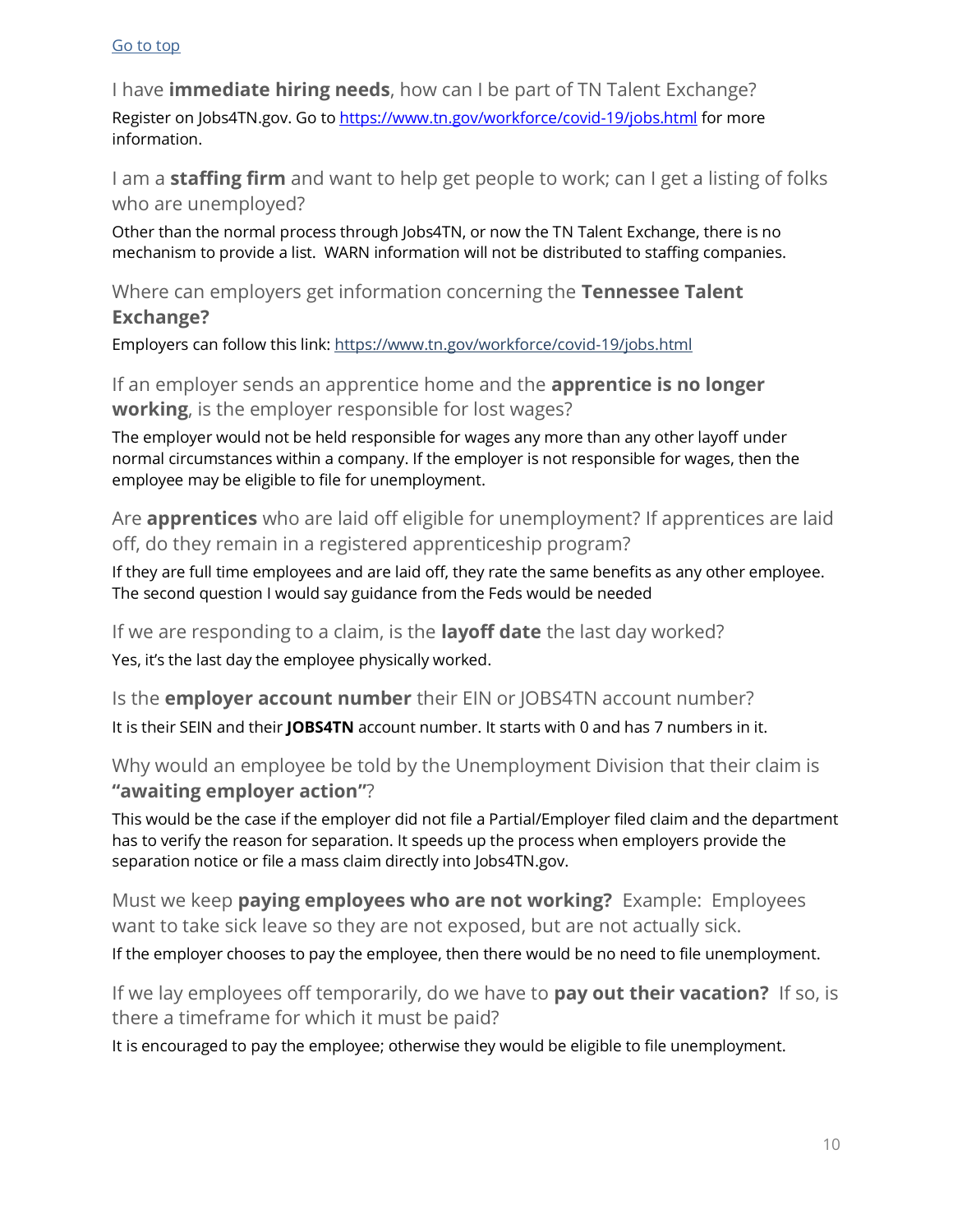## Can we lay employees off who are on **medical leave?**

That is up to employer/company policy and the employee may still be eligible to file for unemployment if not paid.

#### Can we automatically **charge missed time to vacation** and leave balances?

That is up to employer/company policy. The employee may still be eligible to file for unemployment if not paid.

#### Does **family and medical leave** apply to this situation?

That depends on guidance from USDOL and the CARES Act.

## <span id="page-10-0"></span>Can my employees **quit** and file for unemployment?

The department cannot bar anyone from applying for unemployment benefits. However, when a claim is filed the **employer is notified** and has seven days to respond to the claim. If the employee resigned, or quit, the employer should **respond accordingly** and provide the facts to the department.

<span id="page-10-1"></span>Any timeline on when information will be available regarding the **\$600 stimulus**  benefit and when it will begin?

We are awaiting on USDOL and CARES Act guidance.

If I have laid employees off already, **can I call them back** and their salary be paid via the stimulus loan?

That depends on guidance from USDOL. Stay tuned.

Does the additional **\$600** come directly from the federal gov't or through each state? **Can affected employees apply once for both** or does it require a separate application?

The \$600 comes directly from the Federal government, in the form of the stimulus package for each state to distribute. Each state is awaiting final guidance/interpretation from USDOL. It might be distributed along with unemployment each week or "alongside", meaning if Tennessee choses to let another agency do it, that would be allowable. The way we understand it now would be: once a person is approved for unemployment, the \$600 just falls right in line with that, **no additional application necessary**.

If an employer reopens or restarts work in 3 or 5 weeks (in which employees are receiving the additional benefits) would they be **making more money with additional benefits** than they would be working? What if those employees won't return to work until the benefits are exhausted?

That is an extremely valid question being asked all over, by many different entities. It's a real concern. It's written in the bill to be an additional \$600 for four months. For example, if an employer opens back up, calls an employee back to work, and the person refuses, then they would need to **notify us**. At that point, **the issue of work refusal would have to be investigated** and the claimant could be overpaid and considered fraud from that point forward, if not returning to work.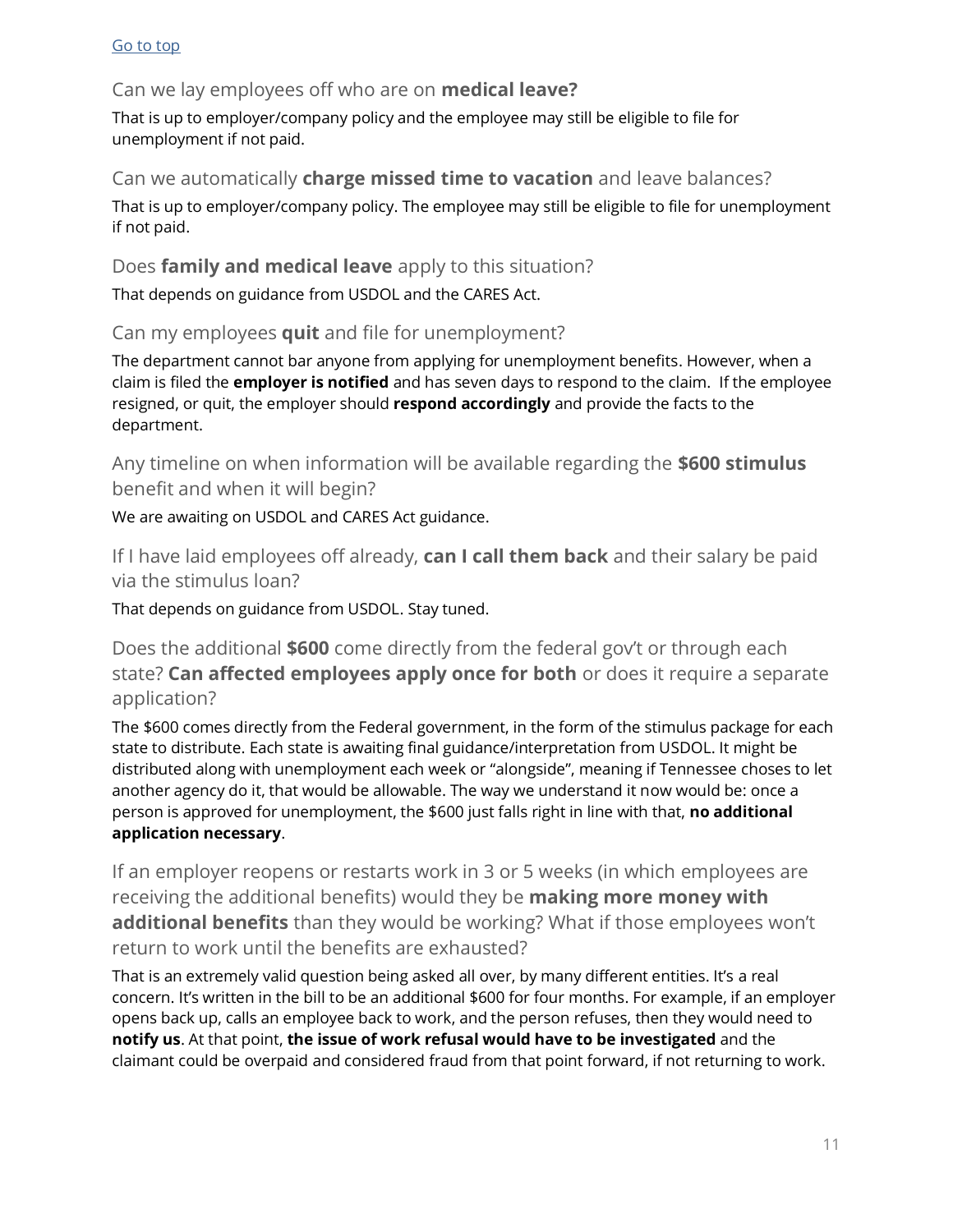<span id="page-11-0"></span>If we have to lay off employees due to COVID-19, will this hurt us in the future for receiving **funds** from the **local boards**?

No decision has been made yet. This will have to be discussed and guidance will be published when appropriate.